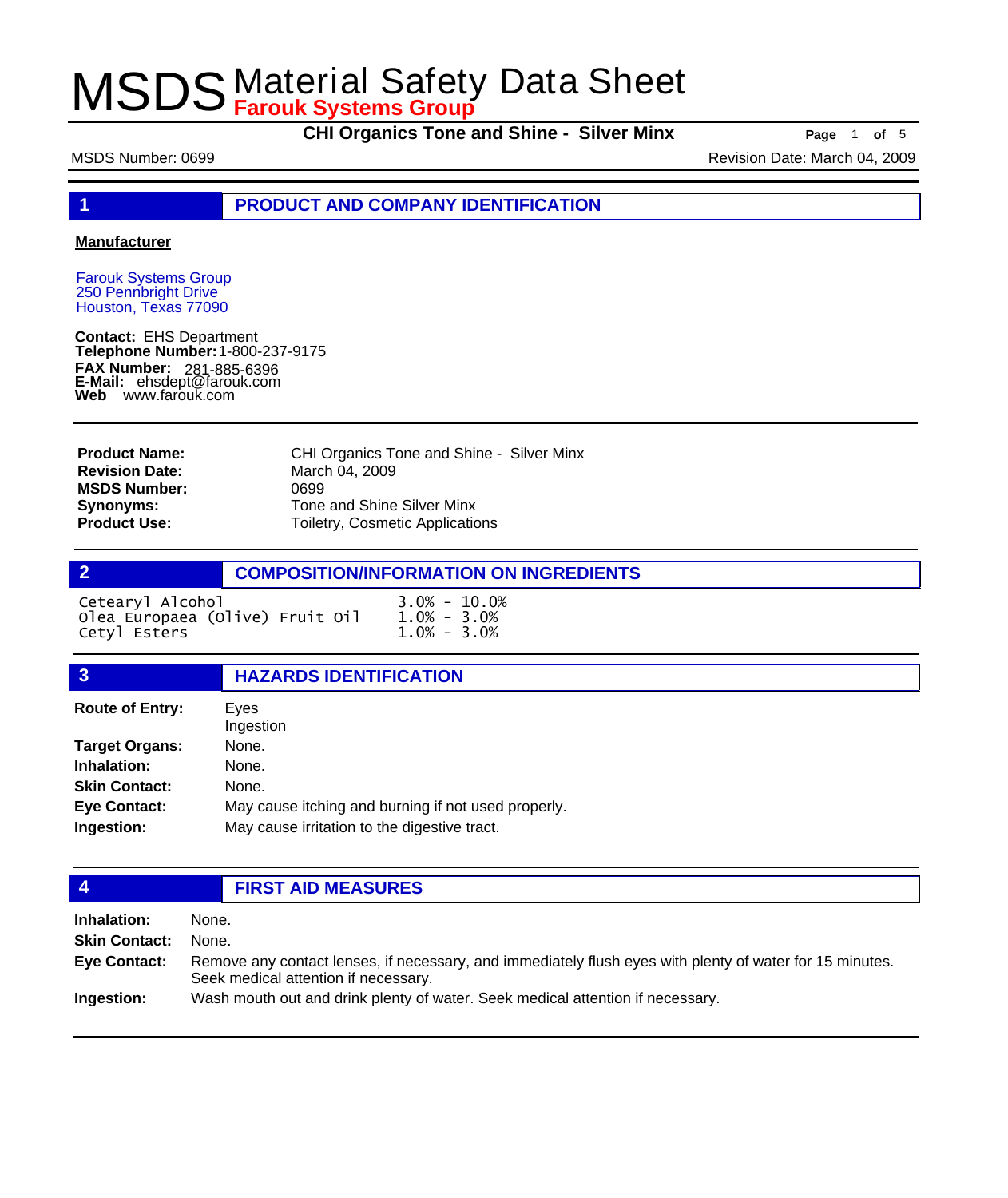**CHI Organics Tone and Shine - Silver Minx Page** <sup>2</sup> **of** <sup>5</sup>

MSDS Number: 0699 **Revision Date: March 04, 2009** Revision Date: March 04, 2009

**5 FIRE FIGHTING MEASURES**

FLASHPOINT AND METHOD: Not applicable FLAMMABLE LIQUIDS: None. AUTO IGNITION TEMP: None. FLAMMABLE CLASS: None. BURNING RATE OF SOLID:

Not available

GENERAL HAZARDS: Evacuate personnel downwind of fire to avoid inhalation of fumes and smoke. EXTINGUISHING METHODS: Chemical type foam, CO2(Carbon Dioxide), Dry Chemical, Water Fog

HAZARDOUS COMBUSTION PRODUCTS: None.

FIRE FIGHTING PROCEDURES: This product is not flammable.However, hazardous decomposition and combustion products may be formed in a fire situation. Cool exposed containers with water spray to prevent overheating.

FIRE FIGHTING EQUIPMENT: Respiratory and eye protection are required for fire fighting personnel. Full protective equipment (Bunker Gear) and self contained breathing apparatus (SCBA) should be used for all indoor fires and significant outdoor fires. For small outdoor fires, which may be easily extinguished with a portable fire extinguisher, use of a SCBA may not be needed.

## **6 ACCIDENTAL RELEASE MEASURES**

SMALL SPILL: When a spill occurs, use absorbent material on the substance. Dispose of the material according to all local, state and federal regulations. Always use an absorbent material when cleaning up a spill.

ENVIRONMENTAL PRECAUTIONS: Avoid run-off or release into sewers, stormdrains and waterways.

GENERAL PRECAUTIONS: Remove containers away from flammable materials.

### *HANDLING AND STORAGE* Use appropriate personal protective equipment as specified in Section 8. Handle in a manner consistent with good household/personal techniques and practices. **Handling Precautions:** Keep containers/bottles securely sealed when not in use. Store in cool/dry conditions that do not exceed room temperature. Try to store product in temperatures between 40°F to 90° F. **Storage Requirements:**

## **8 EXPOSURE CONTROLS/PERSONAL PROTECTION**

| <b>Engineering Controls:</b>      | These recommendations provide general guideance for handling this product safely. Because<br>specific use conditions may vary, safety procedures should be developed for each specific<br>application of this product. When developing procedures, always consider potential waste,<br>disposal and personal safety issues. |
|-----------------------------------|-----------------------------------------------------------------------------------------------------------------------------------------------------------------------------------------------------------------------------------------------------------------------------------------------------------------------------|
| <b>Protective Equipment:</b>      | EYES AND FACE: For reasonable foreseeable uses of this product, eye and face protection<br>is not required.<br>SKIN: For reasonable foreseeable uses of this product, skin protection is not required.<br>RESPIRATORY: For reasonable foreseeable uses of this product, respiratory protection is not<br>required.          |
| <b>Exposure Guidelines/Other:</b> | EXPOSURE GUIDELINES: Overexposure is unlikely. Since all parameters cannot be foreseen, the use of engineering controls to reduce<br>exposure may be necessary.                                                                                                                                                             |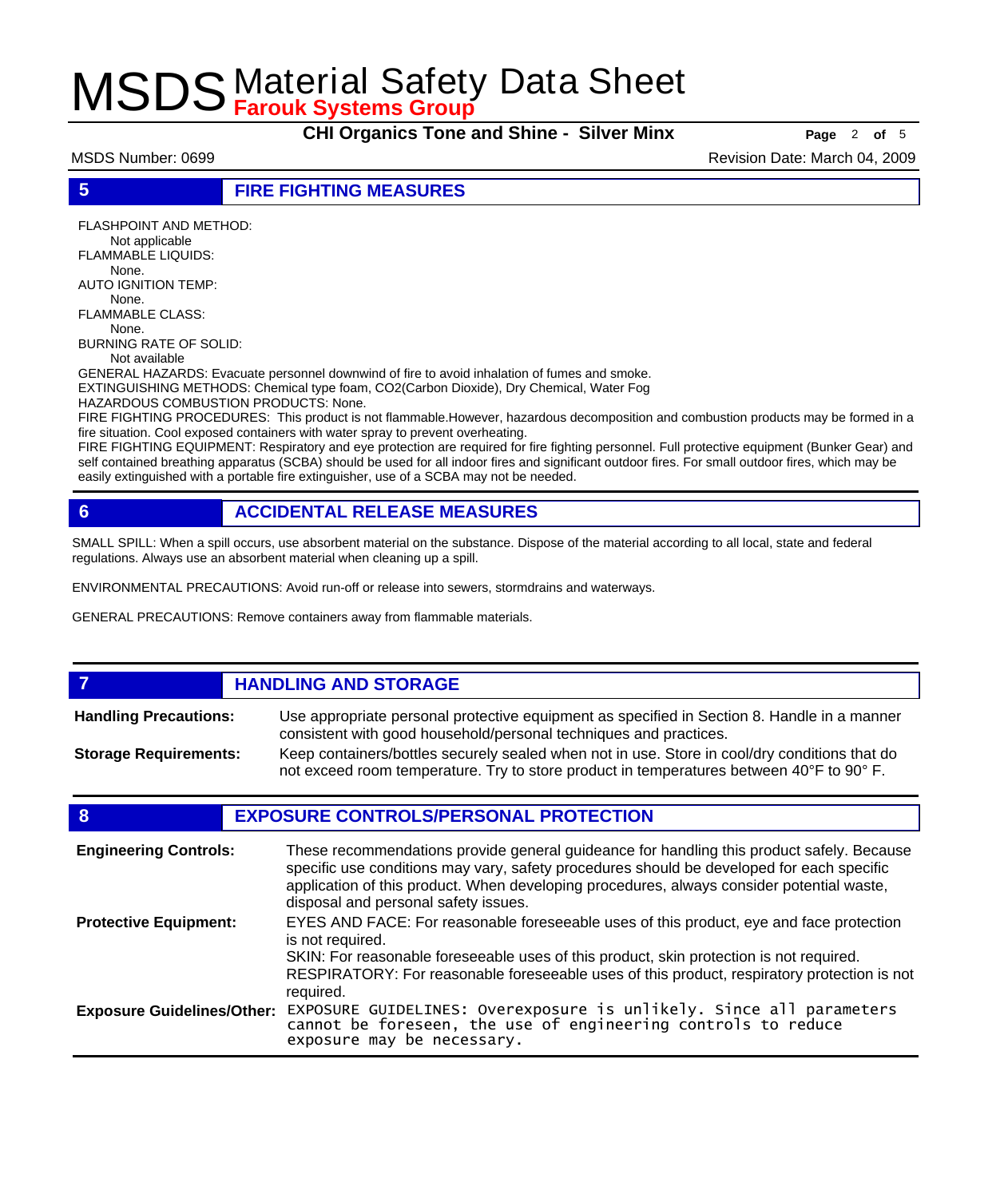**CHI Organics Tone and Shine - Silver Minx Page** <sup>3</sup> **of** <sup>5</sup>

MSDS Number: 0699 **Revision Date: March 04, 2009** Revision Date: March 04, 2009

## **9 PHYSICAL AND CHEMICAL PROPERTIES**

**Appearance:** Light violet cream **Physical State:** Creme **Odor:** Lemongrass fragrance **pH:** 3.0 - 4.0 **Vapor Pressure:** N/A **Vapor Density:** N/A

**Boiling Point:** N/A **Freezing/Melting Pt.:** Not available **Solubility:** Dispersable in water **Spec Grav./Density:** N/A

**Viscosity:** 2400 - 4000 cps

## **10 STABILITY AND REACTIVITY Stability:** YES **Conditions to avoid:** Extreme temperatures. Materials to avoid (incompatability): Keep away from strong oxidizing material. **Hazardous Decomposition products:** None known. Hazardous Polymerization: Will Not Occur.

### **11 TOXICOLOGICAL INFORMATION**

ACUTE:

DERMAL LD50: Not available. ORAL LD50: Not available. INHALATION LC50: Not available. EYE EFFECTS: This product may cause irritation to eyes if not used under normal conditions. TARGET ORGANS: NONE. SENSITIZATIONS: Not available. CARCINOGENICITY: IARC: Listed by IARC - No. NTP: Listed by NTP - No. OSHA: Listed by OSHA - No.

MUTAGENICITY: Not available. REPRODUCTIVE EFFECTS: None. TERATOGENIC EFFECTS: Not available.

## **12 ECOLOGICAL INFORMATION**

ENVIRONMENTAL DATA: Not available. ECOTOXICOLOGICAL INFO: Not available. DISTRIBUTION: Not available. CHEMICAL FATE INFO: Not available.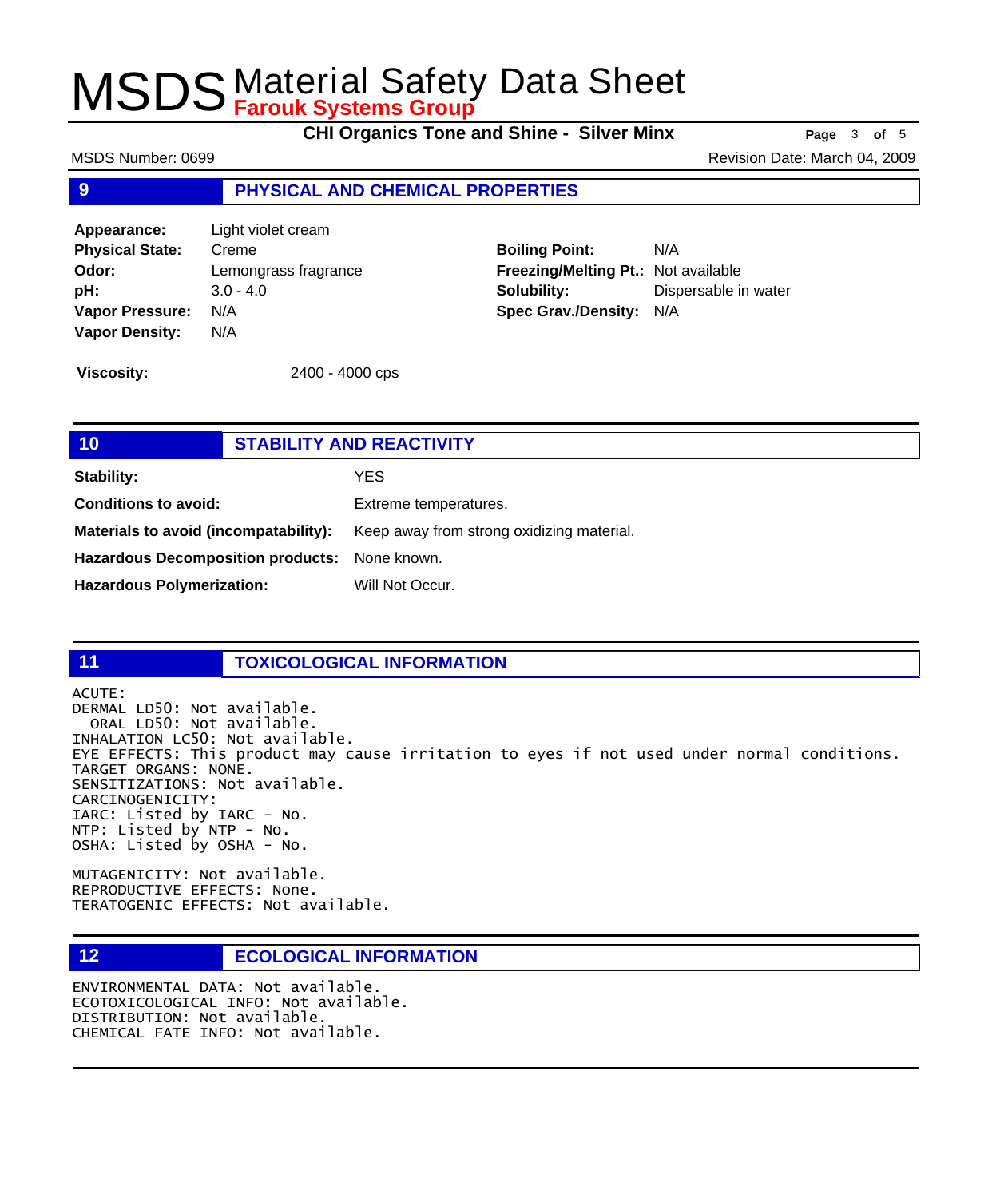**CHI Organics Tone and Shine - Silver Minx Page** <sup>4</sup> **of** <sup>5</sup>

MSDS Number: 0699 **Revision Date: March 04, 2009** Revision Date: March 04, 2009

## **13 DISPOSAL CONSIDERATIONS**

US EPA Waste Number and Descriptions:

DISPOSAL METHOD: Controlled release of diluted product into a biological wastewater treatment plant. COMPONENT WASTE NUMBER: No EPA Waste Numbers are applicable for this product's components. DISPOSAL INSTRUCTIONS: Dispose of waste material according to local, state and federal rules and regulations.

**14 TRANSPORT INFORMATION**

This product is not regulated as a hazardous material by the United States (DOT) or Canadian (TDG) transportation regulations.

DOT CLASSIFICATION: Shipping Name: CHI Organics Tone and Shine Silver Minx. Class: None. Non-regulated, non-hazardous

IMDG CLASSIFICATION: Shipping Name: CHI Organics Tone and Shine Silver Minx. Class: None. Non-regulated, non-hazardous

IATA CLASSIFICATION: Shipping Name: CHI Organics Tone and Shine Silver Minx. Class: None. Non-regulated, non-hazardous

1-800-424-9300 1-703-527-3887 CHEMTREC

Outside the United States

## **15 REGULATORY INFORMATION**

UNITED STATES: SARA TITLE III (Superfund Amendments and Reauthorization Act) 311/312 HAZARD CATEGORIES Fire: No. Pressure Generating: No. Reactivity: No. Acute: No. 313 REPORTABLE INGREDIENTS: Not applicable. TITLE III NOTES: None. CERCLA(Comprehensive Response, Compensation, and Liability Act) CERCLA RQ: None. TSCA(Toxic Substance Release Act) TSCA REGULATORY: All ingredients are listed in the TSCA Inventory. CANADA: WHMIS(WORKER HAZARDOUS MATERIAL INFORMATION SYSTEM) This product is WHMIS controlled. CANADIAN INGREDIENT DISCLOSURE LIST: Propylene Glycol and Hexylene Glycol. CANADIAN ENVIRONMENTAL PROTECTION ACT: All intentional ingredients are listed on the DSL(Domestic Substance List). EUROPEAN COMMUNITY: EU REGULATORY: All intentional ingredients are listed on the European's EINECS Inventory. STATE REGULATIONS: Not available. LOCAL REGULATIONS: Not available.